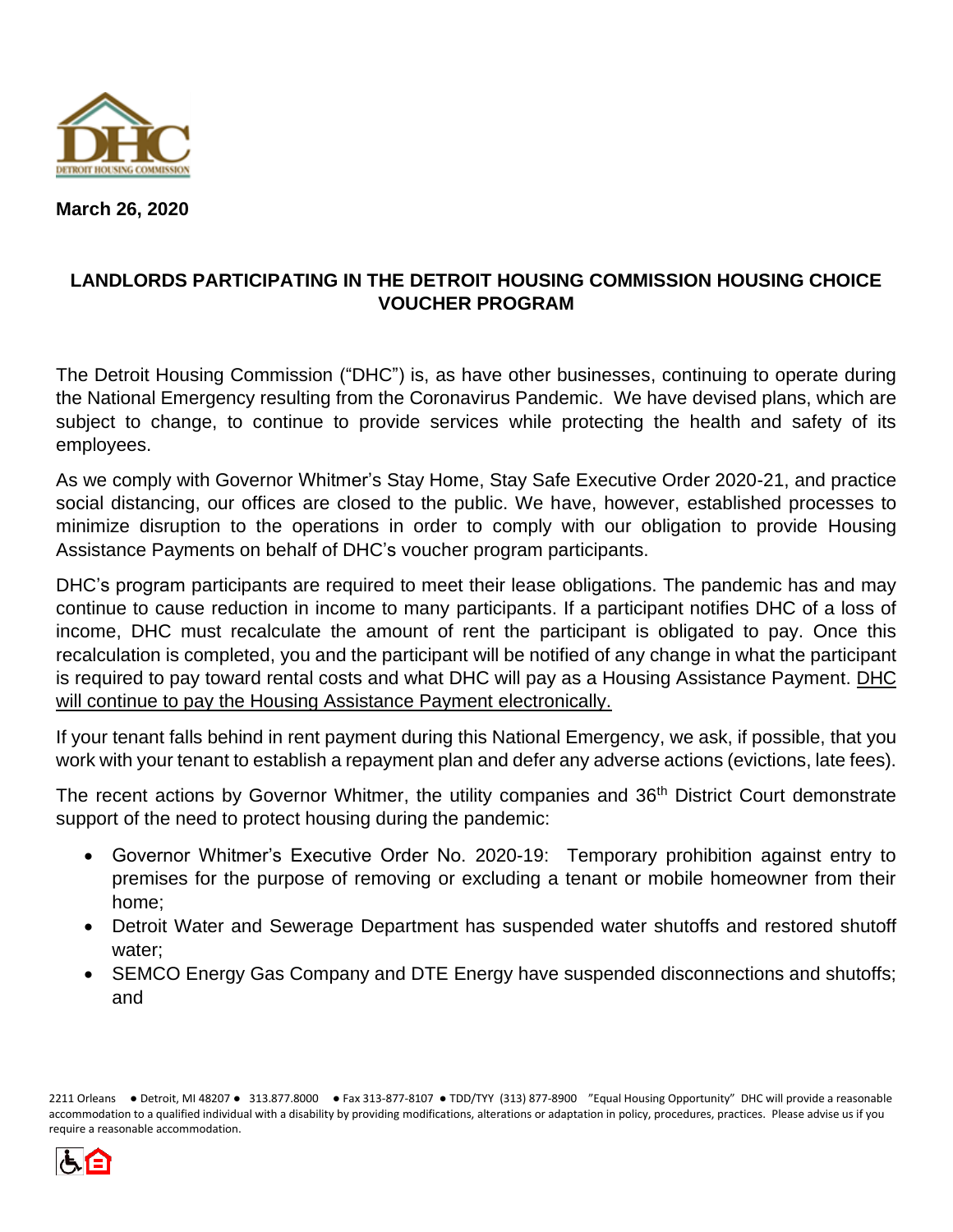• The 36<sup>th</sup> District Court has placed a moratorium on evictions during this National Emergency.

We ask that you continue to demonstrate your support of affordable housing by working with your tenants as necessary.

# *Owner Concerns*

Although our offices are closed to the public, we are available to assist you by email and phone. If you have program issues such as missed Housing Assistance Payments, rent adjustment notices or other issues, you may submit them to **Landlordinfo@dhcmi.org.** Your concern will be directed to appropriate staff for response.

## *Landlord Portal*

You may view your tenant's records in DHC's Landlord Portal. You can utilize the portal to:

- Update your mailing address and phone numbers
- Review Housing Assistance Payments activity
- View tenant information and the Housing Specialist assigned to your tenant
- View unit inspection activity and results

If you need to register for the Landlord Portal, contact [rentcafe@dhcmi.org](mailto:rentcafe@dhcmi.org) for a registration code. You must have a valid email address to access the portal.

## *Leasing Activity*

If you are seeking approval of a new HAP Contract, email the required documents and any questions to [landlordinfo@dhcmi.org.](mailto:landlordinfo@dhcmi.org) To prevent delays in processing, you must submit a complete document package. A list of required HAP Contract documents is located on DHC's website at [www.dhcmi.org.](http://www.dhcmi.org/) On the homepage select the Landlord tab/Packets and Forms/Owner Documents Request: HAP Contract Execution.

### *Inspections & Abatements*

Out of an abundance of caution during this pandemic, biennial HQS inspections will be rescheduled to a later date. Inspections of units with outstanding failed inspections or in HAP abatement status will be conducted as currently scheduled. Requests for special inspections must be submitted to [inspections@dhcmi.org.](mailto:inspections@dhcmi.org) Each request will be reviewed to determine whether an inspection will be scheduled or if an inspection can be postponed.

### *Ownership and Management Changes*

In order for DHC to recognize a change in ownership or management of the unit, DHC requires submission of certain documents. The list of required documents is located on DHC's website at [www.dhcmi.org.](http://www.dhcmi.org/) On the homepage select the Landlord tab/Packets and Forms/Change of Ownership/Management Assignment of HAP Contract for the list of required documents. Email all required documents to [owner-mgmtchg@dhcmi.org.](mailto:owner-mgmtchg@dhcmi.org) Changes may take up to 60 days to process. Incomplete submissions may delay processing.

2211 Orleans ● Detroit, MI 48207 ● 313.877.8000 ● Fax 313-877-8107 ● TDD/TYY (313) 877-8900 "Equal Housing Opportunity" DHC will provide a reasonable accommodation to a qualified individual with a disability by providing modifications, alterations or adaptation in policy, procedures, practices. Please advise us if you require a reasonable accommodation.